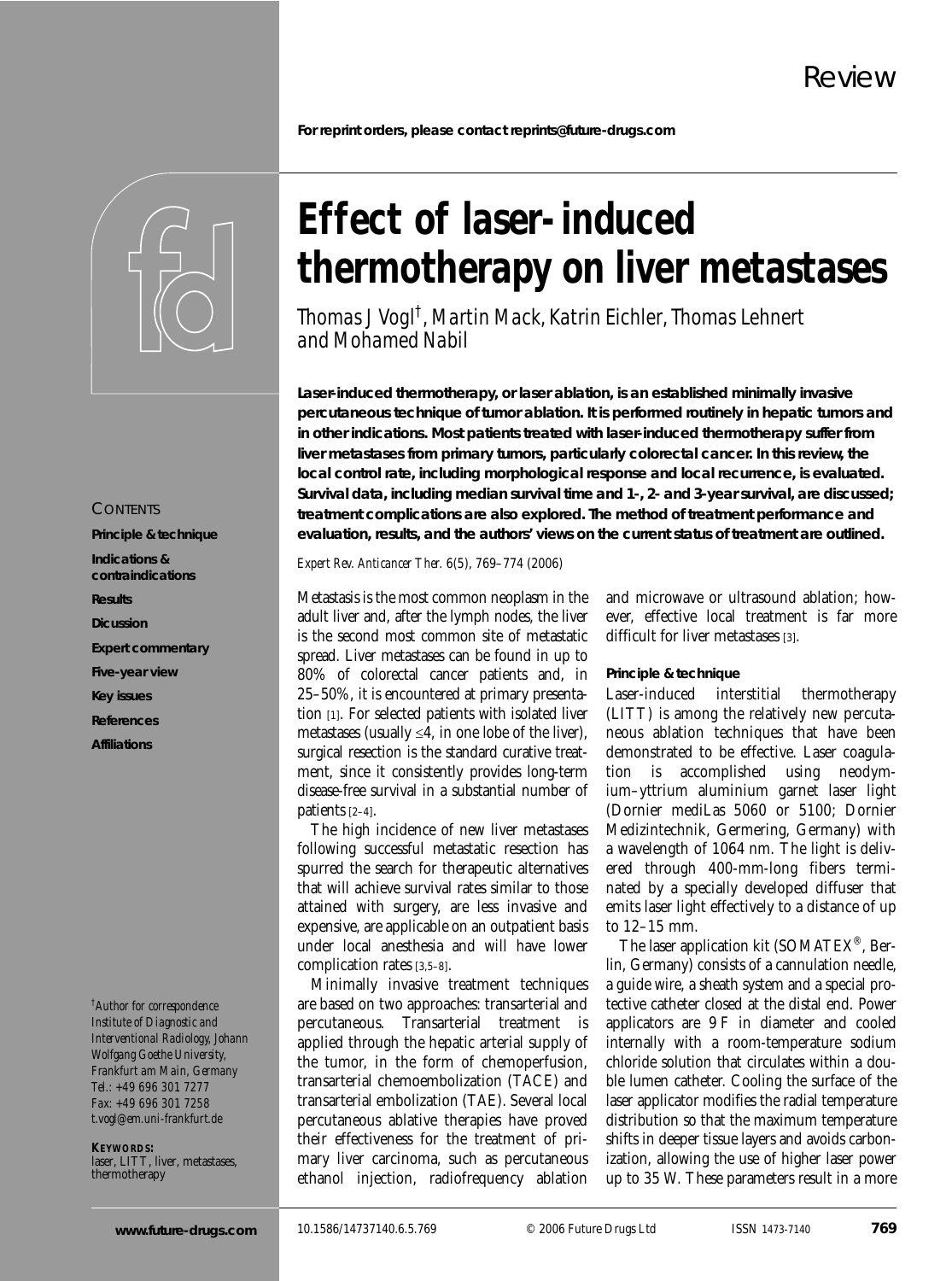homogeneous tissue penetration of laser radiation. The laser systems are fully compatible with magnetic resonance imaging (MRI) units [5].

In the authors' institute, laser applicator systems are placed at the desired position under computed tomographic (CT) fluoroscopy guidance (Somatom®, Siemens, Erlangen, Germany). The multiple-application technique involves the treatment of one lesion with multiple  $(*5*)$  laser applicators simultaneously (FIGURE 1). It is also possible to treat more than one lesion in the same session (FIGURE 2). The patients are then transferred to a 0.5 T closed MRI unit (Privilig; Elscint, Frankfurt, Germany). Laser ablation is performed under near real-time MR using T1-weighted gradient-echo sequence (140/12, flip angle of 80°, matrix of  $128 \times 256$ , five 8-mm sections and acquisition time of 15 s) in transverse slices, parallel to the laser applicators. This is repeated every minute in order to monitor thermal ablation. The pull-back technique involves retracting the fiber optic bundle at the end of the first laser cycle by 2 cm, followed by a second laser cycle, to enlarge the area of coagulation necrosis. Necrosis manifests as progressively deepening T1 hypointensity (FIGURE 3). After the procedure, the puncture tract is closed with fibrin glue (Tissucol DuoS®, Baxter, Unterschleissheim, Germany) [5].

Alternatively, the puncture, applicator positioning and laser ablation monitoring can all be performed in an 0.2 T open MRI unit (Concerto, Siemens, Erlangen, Germany).



**Figure 1. Multiple applicators during magnetic resonance thermal monitoring.** A sagittal fast low angle shot (FLASH) gradient T1WI of the liver parallel to the applicators for monitoring thermotherapy.



**Figure 2. Axial fast low angle shot (FLASH) gradient T1WI of the liver.**  Multiple applicators used to ablate two separate lesions in segments 5 and 6 of the liver simultaneously.

The entire LITT treatment can be tolerated under local anesthesia using 20–30 ml of 1% lidocaine (AstraZeneca, Wedel, Germany) and intravenous analgesics (pethidine [10–80 mg], Aventis, Frankfurt, Germany, and/or piritramid [5–15 mg], Janssen, Beerse, Belgium) and sedatives (Midazolam [2–10 mg]; Merkle, Blaubeuren, Germany). The mean duration of ablation is 20 min (range: 2–55 min). Thermal imaging results in an adaptation concerning the duration of ablation. The pull-back and repositioning of the laser fiber is calculated on the basis of thermal imaging since the heat deposition in the tissue cannot be predicted. Thus, a certain amount of energy can result in completely different volumes of coagulation necrosis [5].

### **Indications & contraindications**

The indications for LITT are recurrent liver metastases after partial liver resection, metastases in both liver lobes, locally nonresectable lesions, general contraindications for surgery or refusal to undergo surgical resection [3,9]. Patients are discussed in a tumor board with oncologists, surgeons and radio-oncologists. Excluded patients are those who initially have more than five lesions, lesions with greatest diameter larger than 5 cm or known extrahepatic tumor spread not including lymph node metastases removed during primary colorectal tumor resection [3]. Some other possible contraindications are poor coagulability, liver insufficiency and contraindications for MRI [9].

### **Results**

Several centers have documented their achieved results using this line of treatment. The authors' patient series involved applications made in 5105 lesions in 1650 consecutive patients. The local tumor control rate in the 3-month follow-up control was 99.2%. After 6 months, a local tumor control rate of 98.2% was observed. There are no statistically significant differences between the local control rates of the various histopathological tumor types. This is also true for the various positions of the lesions with regard to the segmental topography of the liver. The mean survival is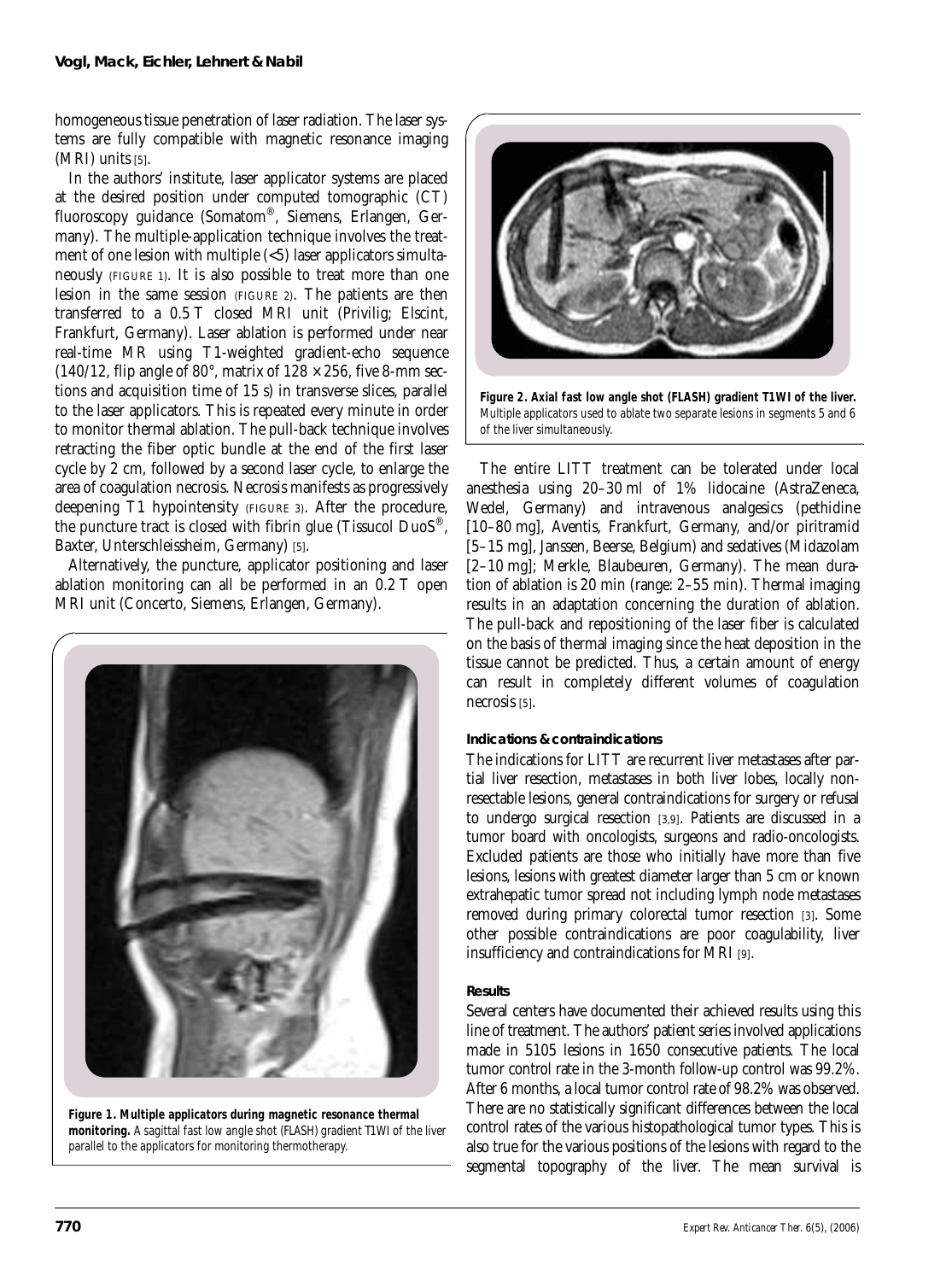

**Figure 3. Deep T1 hypointensity of the tumor noted during magnetic resonance-monitored thermotherapy, which is a sign of successful coagulation necrosis.** 

41.8 months in patients with unresectable colorectal liver metastases and 51 months in patients with breast cancer [6], calculated from initiation of treatment.

The overall rate of complications and side effects is 7.5%; the rate of clinically relevant complications is 1.3%. The most common side effects of LITT treatment are reactive pleural effusion, intrahepatic abscess, pleural empyema, subcapsular hematoma (FIGURE 4) and intrahepatic and intra-abdominal bleeding. Less significant complications include local infection at the puncture site and bile duct injury [5,6,10].

As an update, the authors reviewed the results in 603 patients with colorectal metastases, in which 1801 lesions were treated. In an 11-year follow-up, the mean survival rate for all patients, with calculations started on the date of diagnosis of the metastasis, was 4.4 years (median survival: 4.5 years). The 1-, 2-, 3- and 5-year survival rates were 94, 77, 56 and 37%, respectively. Median survival was 3.5 years [3].

Several factors may influence the size and morphology of the areas of induced necrosis, including tumor geometry and adjacent structures, such as arteries, portal and hepatic vein, and the biliary tree, as well as tumor relation to the liver capsule. Also, patients who were judged as surgical candidates prior to LITT presented with better survival rates compared with patients who were not considered for surgery.

In the study by Mensel and colleagues to evaluate LITT effectiveness in central lesions, 23 patients with 28 central malignant liver tumors, including 27 metastases and one hepatocellular

carcinoma (HCC), were included. Central lesions pose the problem of difficult access and larger surrounding vessels, causing more heat loss. Complete ablation was achieved after the first treatment session in 71.4% of patients. The effectiveness rate during follow-up was 78.6, 71.4 and 64.3% after 3, 6 and 9 months, respectively. The 1-, 2-, 3- and 4-year survival rates were 90, 72, 60 and 40%, respectively; the median survival was 46 months. Major complications occurred in one patient (hemorrhagic pleural effusion), while minor complications occurred in ten patients (43.4%) [10]. There were no mortalities (30-day mortality) related to the procedure. In accordance with these findings, the success of LITT in the authors' studies was not influenced by the location of the lesion [3,5].

Fiedler and colleagues evaluated the relationship between lesion size and effectiveness. This was 100% for metastases less than 2 cm in diameter, 71% for metastases between 2 and 3 cm, 46% for metastases between 3 and 4 cm and 30% for metastases greater than 4 cm [11]. This is in agreement with the authors' findings, as shown in TABLE 1.

### **Dicussion**

Surgical resection offers the best curative results in liver metastases. Recent series have described 1-year survival rates of 71–88%, 3-year survival rates of 21–46%, 5-year survival rates of 25–37% and 10-year survival rates of 20–22%. Mean survival times of 25–35 months were achieved. However, less than 20% of patients are candidates for resection. Perioperative mortality data range from 4.4 to 10.0%. A total of 65–80% of patients have a relapse, with half of the relapses occurring in the liver [2,3]. Nevertheless, repeat liver resection can be performed and may result in improved survival of selected patients. Surgical treatment is contraindicated in the presence of lesions close to vital structures or in both hepatic lobes, and in patients with poor general clinical status [3].

Systemic chemotherapy with 5-fluorouracil (5-FU) produces a response rate of approximately 20% and a 2-year survival rate of 20%. Recently, it was demonstrated that the addition of irinotecan and oxaliplatin to 5-FU-based regimens resulted in superior response rates (40–50%) as well as longer median survival times  $(15-17 \text{ months})$  [12].

The morphological response achieved by regional chemoperfusion in colorectal liver metastases during the last 5 years ranges from 29.7 [13] to 56% [14]. Median survival with chemoperfusion ranged from 10.6 [15] to 62.6 months [16]. Comparable results were encountered using TACE and TAE. Median survival ranged from 8.5 months in uveal melanoma metastases [17] to 69 months in neuroendocrine metastases [18]. Morphological responses ranged from 9 to 79% in neuroendocrine metastases [19,20]. These results are so variable owing to the various chemotherapeutic agents, embolizing material and treatment protocols applied. There is no universally accepted scheme to achieve optimal results.

Radiofrequency ablation is effective in ablation of liver metastases with respect to survival rates [21–23]. Solbiati and colleagues reported a median survival of 36 months in patients with colorectal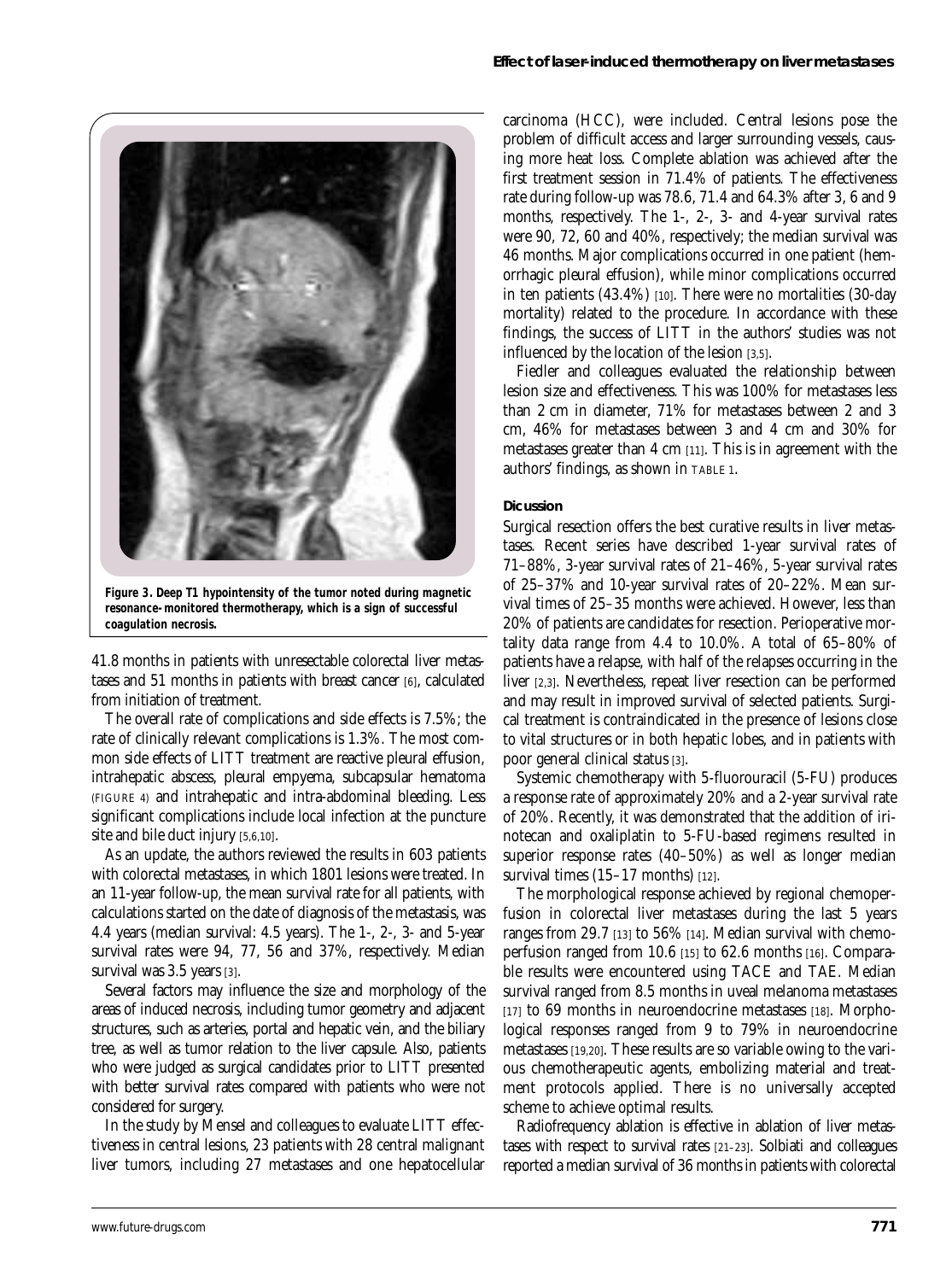

**Figure 4. Coronal T2WI of the liver after a laser-induced thermotherapy session showing a subcapsular hematoma overlying the lateral surface of the liver (arrows).** The patient developed shock manifestations and was successfully stabilized by selective embolization of the bleeding artery. The ablated metastatic lesion is seen at the inferior liver surface (sagittal arrow).

liver metastases treated with radiofrequency ablation. A high local recurrence rate ranging from 21.6% for metastases up to 2.5 cm to 68.4% for lesions larger than 4 cm was reported [24]. With microwave ablation, the reported recurrence rate was 15% [25].

Survival after LITT is clearly superior to survival after systemic chemotherapy [16] and equal to survival after surgery. Local tumor control in the authors' studies was better than that reported with other minimally invasive therapies.

The clinical success of MRI-guided LITT is based on a number of factors. One imaging system serves in the planning, targeting and monitoring of therapy and follow-up of the disease. Optimal positioning of one or more laser application systems in the lesion can be ensured in three dimensions. The main advantages of MRI over CT scan and ultrasonography include the heat sensitivity of the MR sequence and the possibility of visualizing and quantifying the degree of induced necrosis of the malignant and surrounding parenchymal structures. It allows rapid acquisition of temperature maps, which allow near real-time documentation of LITT effects.

Monitoring of these effects during ongoing therapy is advantageous for the following reasons: the technique can be used to ensure that the entire lesion has been treated; and if there is residual tissue within the lesion that has not been treated, the applicator can be repositioned with MRI guidance during the same treatment session. This technique allows safe destruction of metastases and well controlled coagulation in a safety margin surrounding the lesion.

Monitoring with MRI also helps minimize destruction of healthy tissues, thus increasing the safety of the procedure, particularly in the vicinity of vital structures, such as large vessels or the central bile ducts in the liver. MRI enables early detection of complications owing to its unparalleled topographic accuracy, excellent soft-tissue contrast and high spatial resolution [3].

In the authors' practice, LITT treatment is performed with a conventional closed MR imager. Therefore, the needle is placed with CT guidance instead of MRI guidance. Another advantage of CT-guided needle placement is quicker image update and more precise visualization of the needle. This might be considered by some as a potential limitation of the LITT procedure if it is difficult to coordinate two modalities (CT and MRI); however, with an open MR imager, this problem is avoided [26,27].

In the authors' opinion, CT guidance alone is inferior to combined CT and MRI guidance since thermal changes can be better visualized with temperature-sensitive MR sequences.

The high rate of intrahepatic recurrences after resection and the possibility of potentiating intrahepatic growth of metastases as a result of a release of growth factors after resection must be discussed. In the authors' opinion, these effects are less relevant for LITT owing to the obviously minor loss of liver parenchyma after LITT compared with after liver resection. Stimulation of growth factors probably has no influence on local tumor control at the ablation or resection site but does have an influence on the development of new intrahepatic metastases.

As a result of being able to place multiple application systems, the authors were able to induce coagulation necrosis that exceeded the volume of the tumor. All inserted laser application systems can be operated simultaneously since there is no interference between multiple-inserted laser applicators. In the authors' opinion, this is the reason for such a low local recurrence rate in comparison to that after radiofrequency ablation [2,3]. The data published by Pacella's group are based on an easier technique [28,29]. In this technique, fine needles are applied under ultrasound guidance. The survival data compare favorably with those of radiofrequency [28,29].

Although the intention for LITT was originally palliative, its favorable survival rates compare with those obtained with surgical resection of liver metastases, while it also demonstrates lower morbidity and mortality rates [3,8,9]. Surgery can be combined with LITT in the same treatment plan, thus reducing the resected portion, while LITT is used to treat residual lesions in the spared portion. LITT also can be applied in coordination with TACE, which is applied first to achieve downsizing of metastases, enabling them to be treated by LITT (FIGURE 5) [30].

**Table 1. Local tumor control data at 3 and 6 months after laser-induced thermotherapy correlated to lesion size.** 

| Size of<br>metastases (cm) | Local recurrence<br>rate at 3 months | Local recurrence<br>rate at 6 months |
|----------------------------|--------------------------------------|--------------------------------------|
| $0 - 2(n = 474)$           | 1.4(3/213)                           | 2.3(5/213)                           |
| $2 - 3$ (n = 539)          | 2.5(4/162)                           | 4.3(7/162)                           |
| $3-4$ (n = 327)            | 3.2(2/63)                            | 3.2(2/63)                            |
| $>4$ (n = 294)             | 1.9(1/52)                            | 1.9(1/52)                            |

Numbers in brackets are raw data. Only those patients are measured who had their follow-up in the authors' department. No significant difference was noted. Data from [3].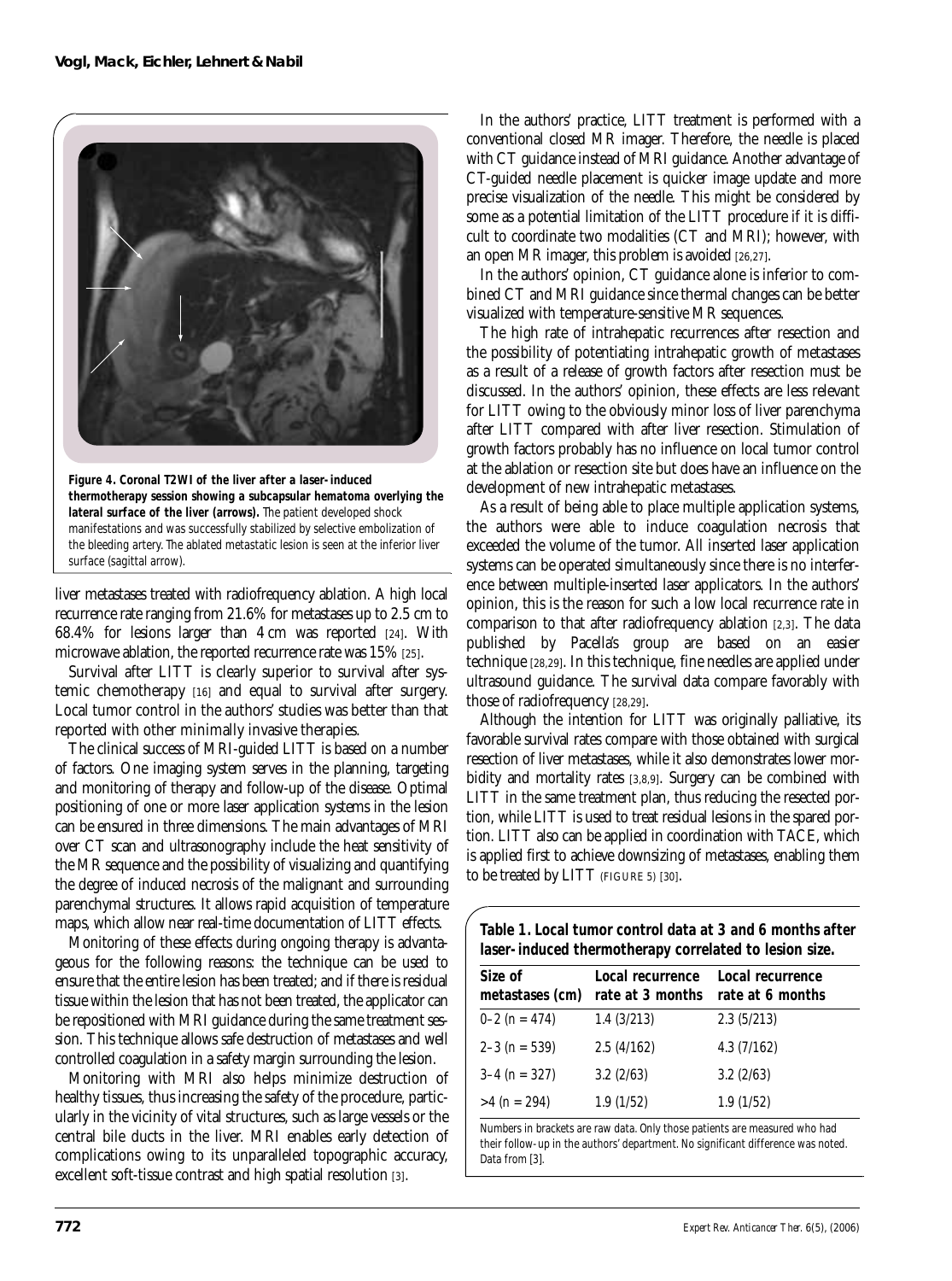These data suggest that, in the next few years, the indication for LITT rather than surgery can be extended to all patients with colorectal liver metastases, including surgical candidates with no more than five metastases with a maximum diameter of 5 cm. By applying LITT, less healthy liver tissue is sacrificed and more hepatic reserve is salvaged. Keeping in mind the possibility of recurrence of metastases, this approach gives the patients better prospects.

### **Expert commentary**

Thermoablation is an evolving field in interventional oncology. The minimal invasive character and the reproducible clinical results of the treatment can be well documented and fixed in the area of oncology. There are various techniques for performing thermal ablation, including radiofrequency ablation, cryoablation and LITT. Currently, MRI-guided LITT is an optimal therapy method for liver metastases, providing a high local tumor control rate, a low rate of complications and side effects and an improved survival rate.



**Figure 5. Downsizing of colorectal liver metastases using transarterial chemoembolization (TACE) followed by laser-induced thermotherapy (LITT). (A)** Postcontrast T1WI showing a large right hepatic lobe metastatic mass in a patient with colorectal carcinoma that was not treatable by LITT. **(B)** The same lesion after three TACE sessions showing lipiodol retention and size reduction. **(C)** First LITT session to ablate the lesion. **(D)** Follow-up T2W magnetic resonance image after LITT, showing necrotic lesion with no evidence of recurrence.

### **Five-year view**

Within 5 years, we are convinced that thermal ablation will be included in clinical oncology protocols. There will be three major indications: curative thermal ablation of liver

metastases; low-volume liver metastases in the liver; and thermal ablation in combination with chemotherapy and regional chemotherapy.

# **Key issues**

- Laser-induced thermotherapy (LITT) is an effective method of treating liver metastases.
- Application can be guided by computed tomography (CT) or magnetic resonance imaging (MRI).
- Thermal ablation is monitored by MRI.
- The process is minimally invasive and can be performed in an outpatient setting under local anesthesia.
- Local control and survival data are comparable with surgery and significant complications are infrequent.
- LITT can be applied in coordination with surgical resection and transarterial chemoembolization.
- The indications for LITT may well increase in the near future to involve more patients who were previously only treatable surgically.

# **References**

- 1 Vogl TJ, Zangos S, Balzer JO, Thalhammer A, Mack MG. Transarterial chemoembolization of liver metastases: indication, technique, results. *Rofo* 174(6), 675–683 (2002).
- **Important paper introducing and explaining transarterial chemoembolization (TACE), which is another major minimal-invasive treatment modality in the same group of patients.**
- 2 Vogl TJ, Straub R, Eichler K, Woitaschek D, Mack MG. Modern alternatives to resection of metastases – MR-guided laser-induced thermotherapy (LITT) and other local ablative techniques. *Ther. Umsch.* 58, 718–725 (2001).
- 3 Vogl TJ, Straub R, Eichler K, Söllner O, Mack MG. Colorectal carcinoma metastases in liver: laser-induced interstitial thermotherapy – local tumor control rate and survival data. *Radiology* 230, 450–458 (2004).
- **One of the largest patient series of its kind to date.**
- 4 Scheele J, Altendorf-Hofmann A. Resection of colorectal liver metastases. *Langenbecks Arch. Surg.* 384, 313–327 (1999).
- 5 Vogl TJ, Straub R, Eichler K, Woitaschek D, Mack MG. Malignant liver tumors treated with MR imaging-guided laser-induced thermotherapy: experience with complications in 899 patients (2,520 lesions). *Radiology* 225, 367–377 (2002).